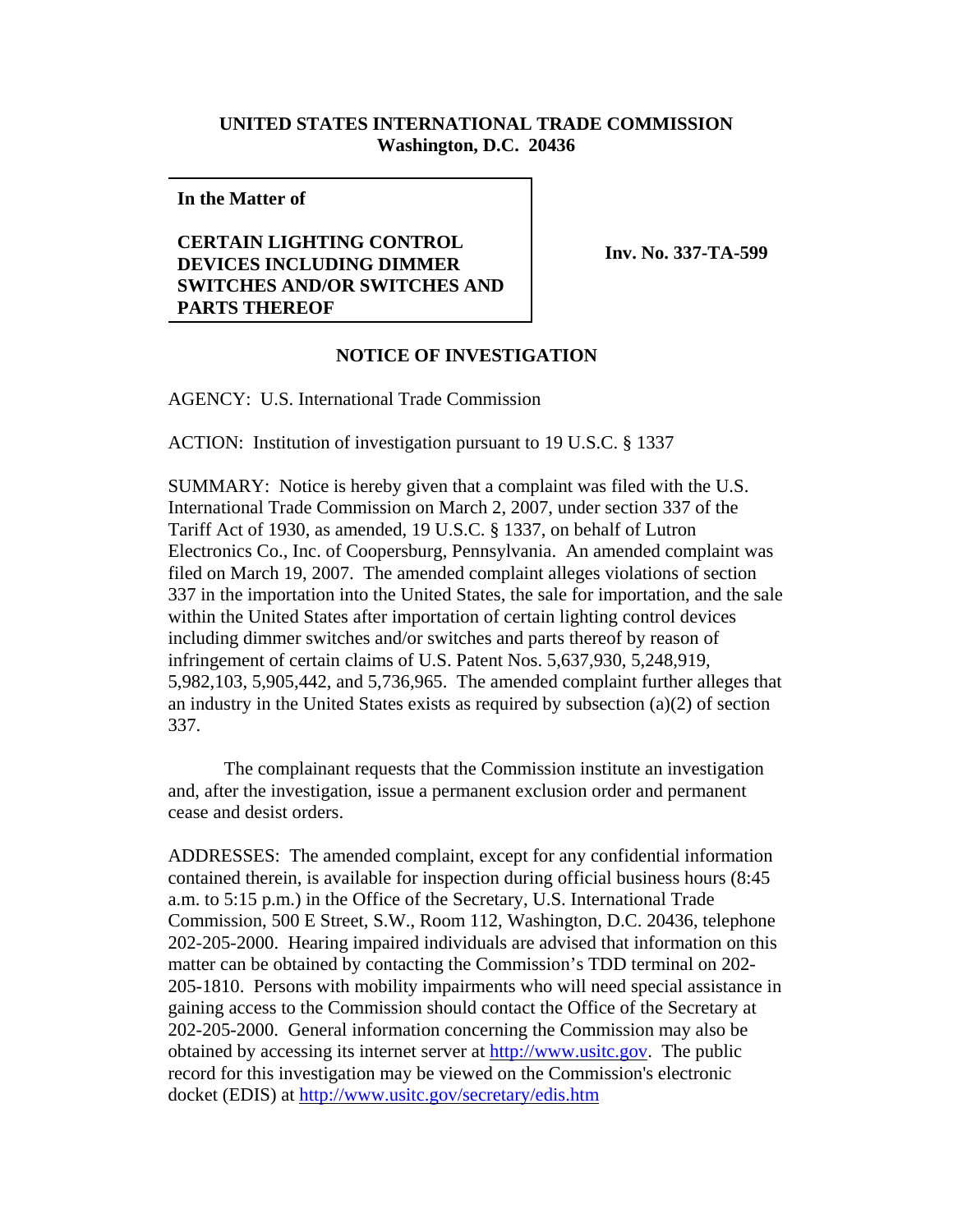FOR FURTHER INFORMATION CONTACT: Benjamin Levi, Esq., Office of Unfair Import Investigations, U.S. International Trade Commission, telephone (202) 205-2781.

AUTHORITY: The authority for institution of this investigation is contained in section 337 of the Tariff Act of 1930, as amended, and in section 210.10 of the Commission's Rules of Practice and Procedure, 19 C.F.R. § 210.10 (2006).

SCOPE OF INVESTIGATION: Having considered amended complaint, the U.S. International Trade Commission, on March 30, 2007, ORDERED THAT –

(1) Pursuant to subsection (b) of section 337 of the Tariff Act of 1930, as amended, an investigation be instituted to determine whether there is a violation of subsection (a)(1)(B) of section 337 in the importation into the United States, the sale for importation, or the sale within the United States after importation of certain lighting control devices including dimmer switches and/or switches and parts thereof by reason of infringement of one or more of claims 1, 36, 65, 83, 85, 87, 89, 90, 94, 112, 114, 116, 118, 119, 123, 149, 178, 193, 195, 197, 199, and 200 of U.S. Patent No. 5,637,930; claims 44, 47, and 49 of U.S. Patent No. 5,248,919; claims 1-5, 8-10, 12, and 22 of U.S. Patent No. 5,982,103; claims 151, 152, and 155-157 of U.S. Patent No. 5,905,442; and claims 1, 3, and 14 of U.S. Patent No. 5,736,965; and whether an industry in the United States exists as required by subsection (a)(2) of section 337;

(2) For the purpose of the investigation so instituted, the following are hereby named as parties upon which this notice of investigation shall be served:

(a) The complainant is  $-$ 

Lutron Electronics Co., Inc. 7200 Suter Road Coopersburg, Pennsylvania 18036

(b) The respondents are the following entities alleged to be in violation of section 337, and are the parties upon which the amended complaint is to be served:

> Leviton Manufacturing Co., Inc. 59-25 Little Neck Parkway Little Neck, New York 11362